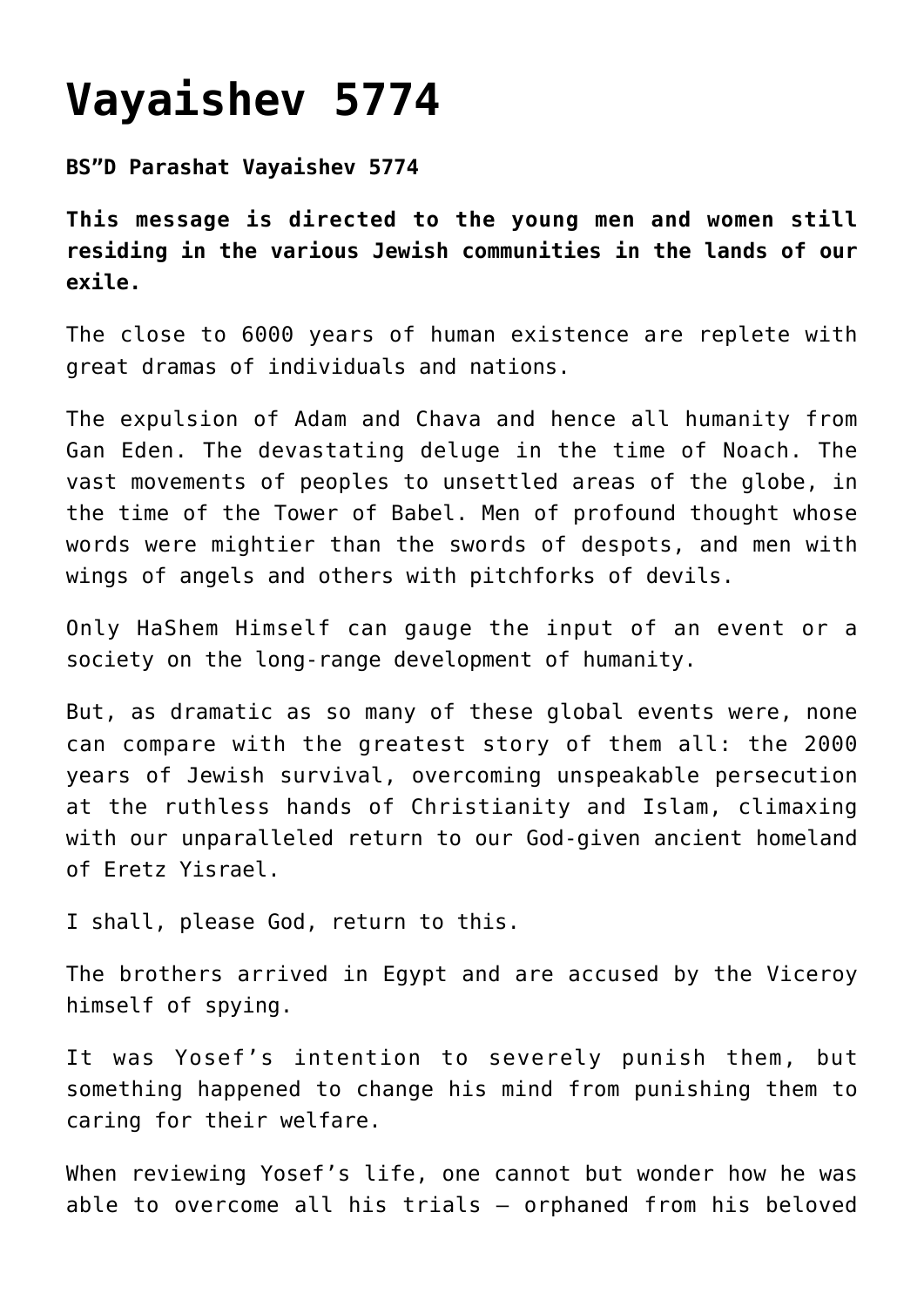mother Rachel, rejected by his brothers, and with only his father Ya'akov and younger brother Binyamin to bring him solace.

When Yosef appeared in Emek Dotan near Shechem, his brothers stripped him of his many-colored cloak and threw him into a serpent-infested pit. Yosef was sold into slavery, put to the test with Potifar's wife and thrown into prison for 12 years.

At any point in his early life, Yosef could easily have concluded that HaShem had abandoned him if not for one subtle, seemingly insignificant incident.

Yosef was sold to a caravan of Yishmaelim on its scheduled route from Gilad to Egypt. The Torah informs us that on this particular run, the caravan did not carry its usual cargo of kerosene but rather three pleasant-smelling spices (tzari, nachot and lot).

Rashi explains that HaShem created a mixup in Gilad replacing the kerosene with the spices, so that Yosef would not be troubled by the foul smell of kerosene.

How bizarre that HaShem chose to placate the 17-year-old Yosef, who is betrayed by his brothers and tied to a camel under a brutally hot sun to be sold as a slave, with pleasant smelling spices!

The answer can be found in the Louvre Museum in Paris. There is a painting of a smiling young woman, which at first glance might only appear to be worth a few thousand shekels. As the viewer gets closer, the scribbled signature of Leonardo Da Vinci comes into focus. His magnificent handiwork is the Mona Lisa worth millions of dollars. The value of the portrait skyrocketed simply because of a scribbled signature with no esthetic value but with the knowledge that it had been created by one of the world's greatest artists.

Yosef's situation was bleak, but he sensed HaShem's signature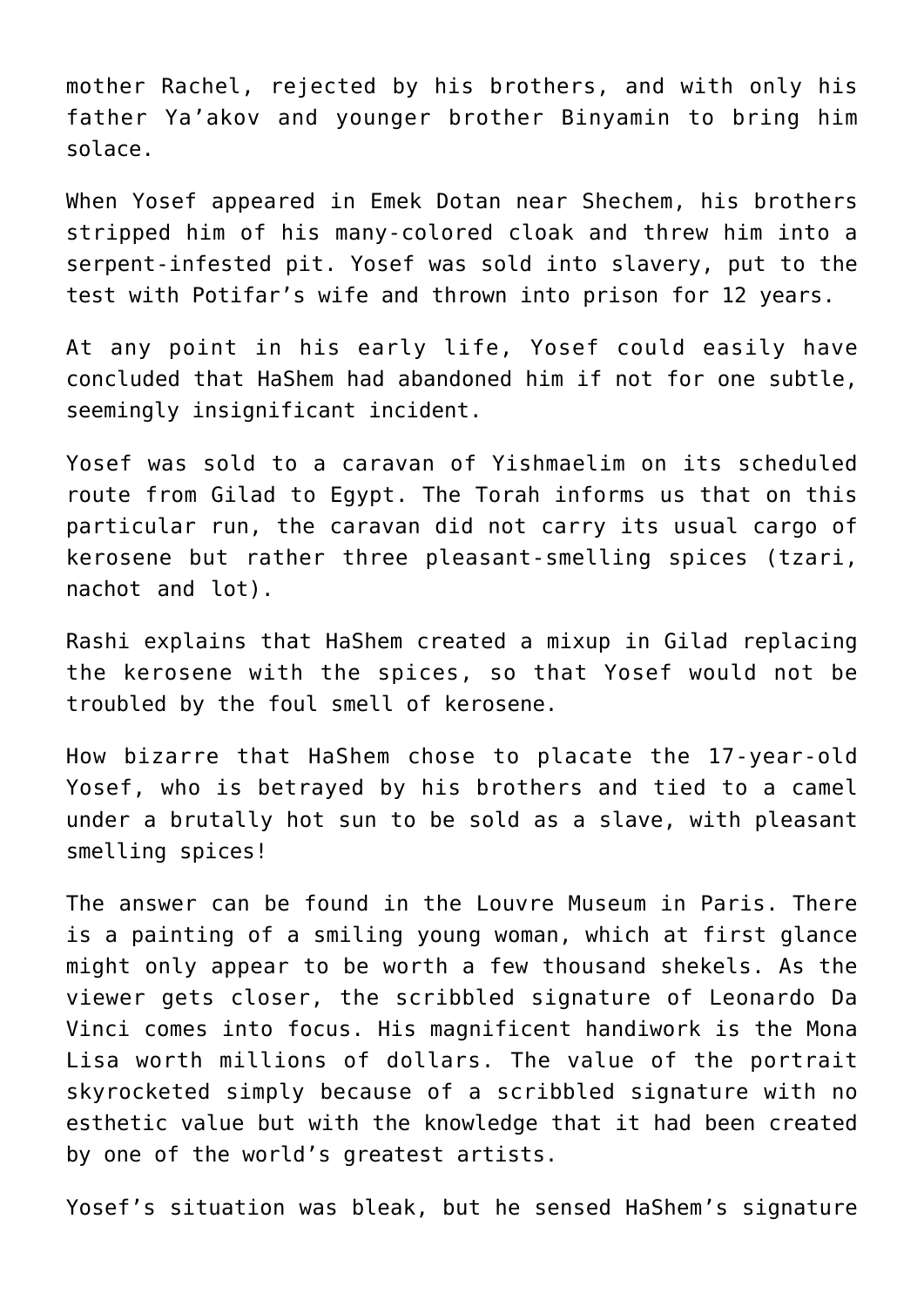through the sweet-smelling spices in place of the foul kerosene. Yosef then knew that he would be blessed with Divine protection.

In parshat Miketz, Yosef orders the brothers to bring Binyamin to him.

Ya'akov is extremely distraught by the turn of events, when he must now send away the last living memory of his beloved wife Rachel. As the brothers prepare to leave, Ya'akov sends them with a gift of tzari, nachot and lot for the Viceroy. The very same spices which had been transported by the caravan taking Yosef into slavery.

The brothers return to Egypt, and Yosef prepares to inflict psychological torment on those who inflicted him with so much pain.

At that moment, the brothers present him with their father's gift. Yosef opens the package and smells the unique spices. Suddenly, he sees himself again chained to the camel, with the sun intensely beating down on him, while sensing the unique mix of the 3 spices. Yosef recalls the signature declaring that all his suffering was part of HaShem's master plan in which the descendants of Avraham would be enslaved in a foreign land and eventually return to Eretz Yisrael. At that point, Yosef forgives his brothers.

The history of our people over the last 2000 years saw the majority of us exiled from Eretz Yisrael. We were sold into slavery, beaten, starved, and were victims of crusades, pogroms, expulsions, inquisitions and concentration camps.

At the end of the Second World War, the Jewish nation was physically and spiritually destitute. How could we survive?

Then HaShem showed us His signature, signifying that He was with us throughout our entire history – the signature was Medinat Yisrael.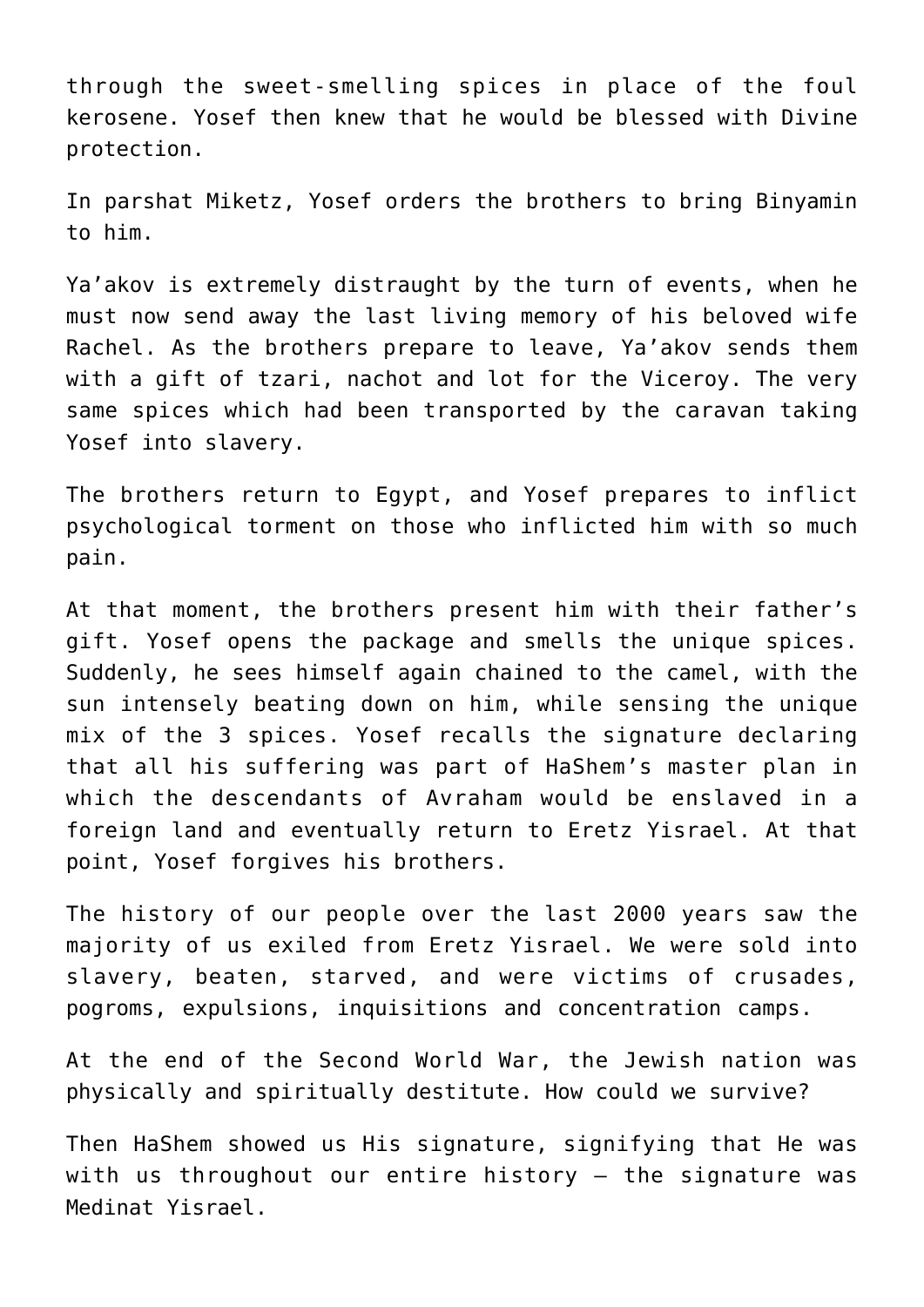In 1948, the Medina was a small signature, a mere scribble on the map of the world – like the sweet delicate smells of tzari, nachot and lot. But this small splinter of a state defeated seven standing armies. In the Six Day War, Tzahal was a big stick expanding our borders three fold; and for the first time in over 2000 years we were again sovereign over Yerushalayim. In the Yom Kippur War, Tzahal became a powerful club defeating the enemy comprised of Arab armies with their Soviet advisors and sophisticated weapons.

An authentic rabbinic leader is not only erudite in the written word, but is endowed with the intuitive ability to identify and interpret the signature of Hashem. The essential task of rabbis still in the galut is to interpret the Divine signature of the Medina and lead his community back to Eretz Yisrael.

To return to the young people to whom this message is directed.

You are a vital element in the ongoing saga of our nation. Regardless of where you were born or whose citizenship you hold, you will forever be a Jew in the eyes of the Halacha and in the eyes of your gentile neighbors.

How can you stand aside when history is beckoning to you? Where is the passion and adventure of youth?

The young today study, plan and work for the time they will be old and retire, while the elderly dress and act as teenagers in order to feel the freedom and vitality of youth.

Medinat Yisrael is the greatest challenge and opportunity presented by God to His people since the days of our return from Persia to rebuild the Second Temple, and the days of the Chanuka Maccabees who drove out their Greek oppressors and achieved independence for over 250 years.

This blessed land of Israel can provide you with study and